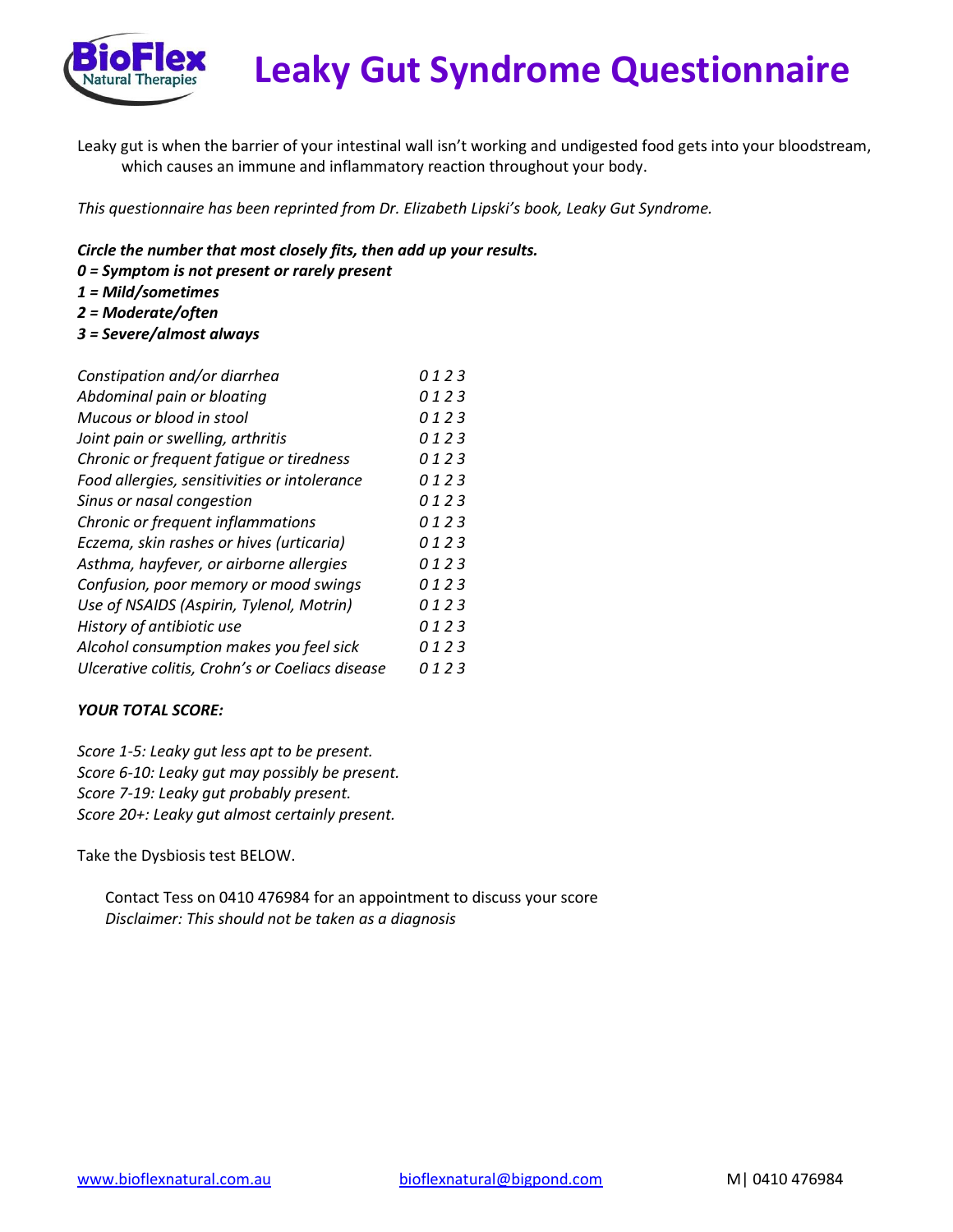

## **Enzyme Health Questionnaire**

- We all need **[Enzymes](http://thehealthyapple.com/enzymes/)** to help with our digestion- they're made in our pancreas and they're released as soon as food leaves our stomach. They break down fat, carbs and protein. If your pancreas isn't secreting enzymes like it should be, you may have some of the symptoms listed here.
- *Circle the number that most closely fits, then add up your results.*
- *0 = Symptom is not present or rarely present*
- *1 = Mild/sometimes*
- *2 = Moderate/often*
- *3 = Severe/almost always*

| Do you take antacids or Acid blocking medication?         | 0123 |
|-----------------------------------------------------------|------|
| Do you have glucose intolerance?                          | 0123 |
| Do you have any Food sensitivities or allergies?          | 0123 |
| Do you bruise easily? Could be a vitamin K deficiency.    | 0123 |
| Do you have a B12 deficiency? Could be a cause of anemia. | 0123 |
| Do your ankles swell?                                     | 0123 |
| Do you have a daily bowel movement?                       | 0123 |
| Are you constipated?                                      | 0123 |
| Foul smelling stool?                                      | 0123 |
| Bad breath?                                               | 0123 |
| Fullness after a meal?                                    | 0123 |
| Indigestion after a meal?                                 | 0123 |
| Bloating after a meal?                                    | 0123 |
| Belching or wind immediately after eating                 | 0123 |
| Abdominal bloating or swelling                            | 0123 |
| Undigested food in the stool                              | 0123 |
| Signs of poor digestion of fatty foods                    | 0123 |
| Weak, peeling or cracked fingernails                      | 0123 |
| Any skin condition                                        | 0123 |
| Recurring headaches                                       | 0123 |
| Depression                                                | 0123 |
| Fatigue in spite of a good diet and regular sleep         | 0123 |
| Inability to gain muscle despite regular weight training  | 0123 |
| Do you often eat in a rush?                               | 0123 |
| Do you chew your food properly?                           | 0123 |
|                                                           |      |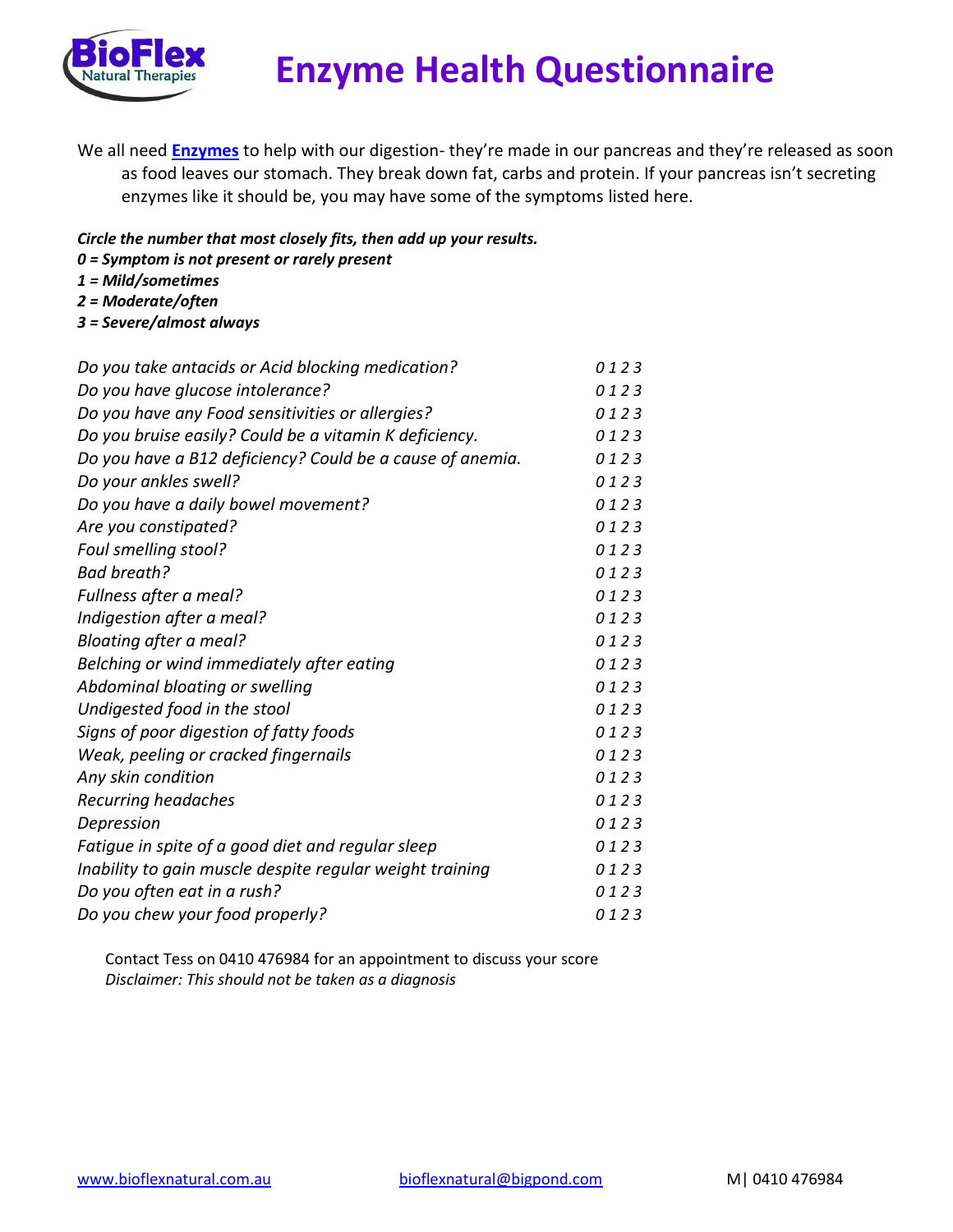

Just answer YES or NO to the following questions:

- 1. Are your eyes dilated?
- 2. Are you Iron deficient or have Anemia?
- 3. Do you have **[Candida](http://thehealthyapple.com/candida/)** or parasites?
- 4. Do you have **[Food Allergies](http://thehealthyapple.com/food-allergy-vs-food-intolerance/)**?
- 5. Do you have flatulence with the bloating?
- 6. Do you have **[Acid Reflux](http://thehealthyapple.com/acid-reflux/)**?
- 7. Do you take antacids such as Tums?
- 8. Do you have Rosacea?
- 9. Do you have acne?
- 10. Do you have weak fingernails?
- 11. Are you nauseous after eating?
- 12. Are you full after eating?
- 13. Do you belch after eating?
- 14. Are you bloated after eating?